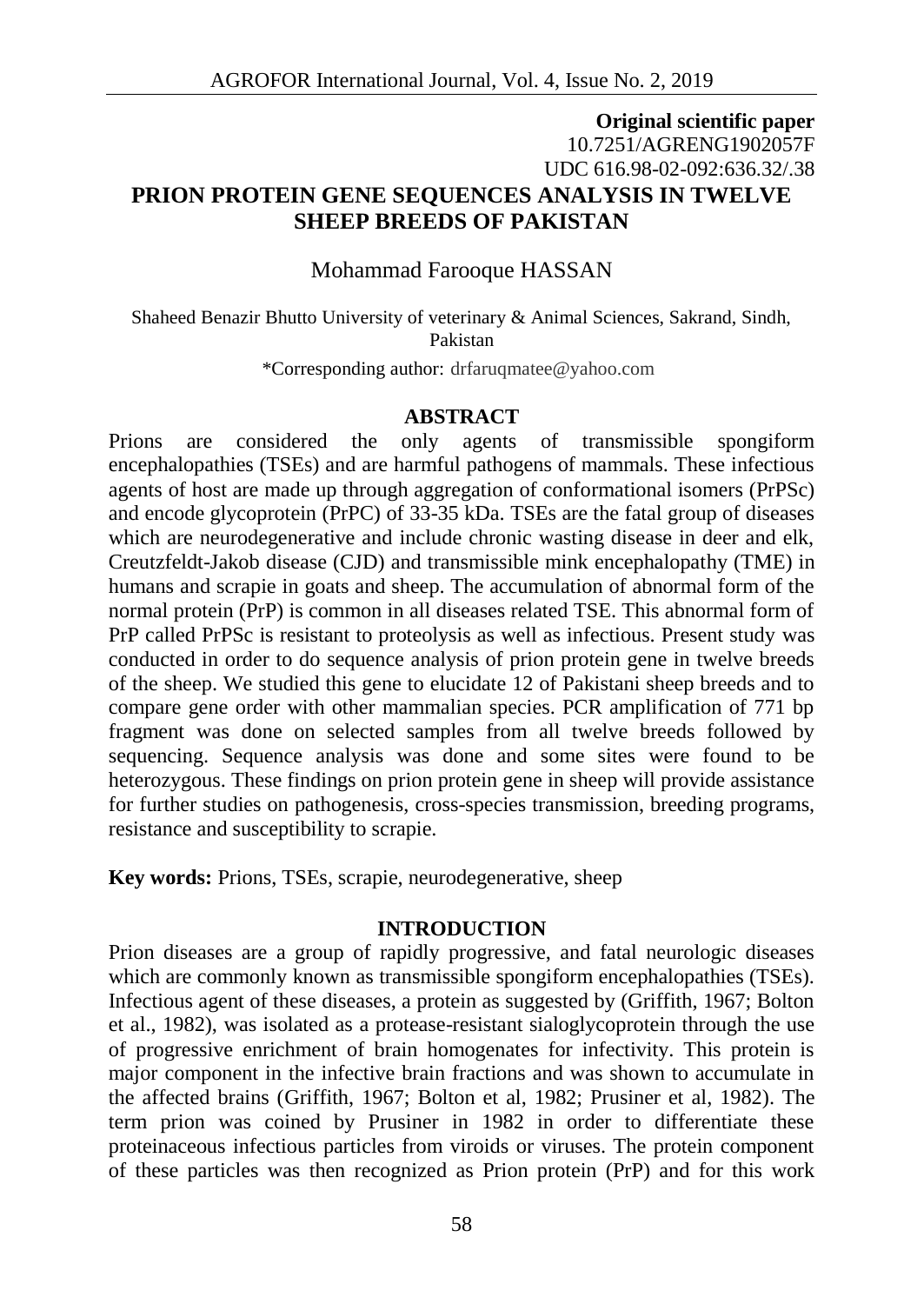Prusiner was awarded Nobel Prize (et al., 2003). Prions, the smallest and simplest infectious pathogens, have no nucleic acid. While all other infectious agents like fungi, bacteria and viruses have genomes composed of RNA or DNA that direct the synthesis of their progeny (Pramood et al., 2003). The unique feature of prion diseases is the abnormal metabolism of the prion protein (PrP), as this protein is in two conformational states with various physicochemical properties. PrPC is the normal form of protein and is cell surface protein attached through glycophosphatidyl inositol anchor. This protein is highly conserved and expressed in different types of cells, specifically in neuronal cells. The molecular weight of PrPC is 33 to 35 kDa with high content of -helical secondary structure, and it is soluble in detergents and sensitive to protease treatment. In the early embryogenesis, the PrPC is expressed while in adults it occurs in spinal cord and in neurons of the brain at the highest level (McKintosh et al. 2003). PrPC is also found in number of peripheral cell types and in glial cells of the CNS at lower levels (Moser et al, 1995; Ford et al, 2002). PrPC molecules normally present on the surface of cell attached to lipid bilayer through C-terminal, glycosyl phosphatidylinositol (GPI) anchor (Stahl et al., 1987). The biosynthetic pathway of PrPC is exactly the same as of other membrane and secreted proteins which includes synthesis on rough ER, transfer to the Golgi, and then delivery to surface of the cell (Harris et al., 2004). PrPC is considered to be important protein in the context of biological functions due to its highly conservation in evolution. Therefore, the investigation of the biological activity of PrPC is very important for understanding the pathogenesis of prion diseases as change in its function could play a crucial role in the process of disease (Westergard et al., 2007). PrPSc is the disease associated isoform and is only present in the brains as an aggregated form. It has high content of -sheet secondary structure and partially resistant to protease treatment and is not soluble in detergents (McKintosh et al., 2003). Diseases related prion occur due to the conversion of normal, cell surface glycoprotein (PrPC) into conformationally altered isoform (PrPSc) (Westergard et al., 2007). This conversion of PrPC to PrPSc is the basic reason of prion diseases (David et al., 2011). It is very important to develop novel diagnostic tools, due to the lackability of prion-directed immune response, for early prion disease diagnosis (Hussein and Al-Mufarrej, 2004).

Prion infections have been able to cross-species transmission to have infected human beings. Therefore, there is an urgent need to develop safe and effective vaccines against these fatal and currently incurable diseases (Mabbott, 2014). Although the molecular mechanisms of prion disease pathogenesis remains unclear, single-nucleotide polymorphisms (SNPs) of PrP were found to be associated with the incubation period, susceptibility, and species barrier to the scrapie disease in sheep (wang 2009). Sheep is an important meat animal of Pakistan and prion disease if present could be a public health threat. There were no reports on prion gene sequence and polymorphism analysis in Pakistani sheep breeds. In the present study, blood samples were collected from different sheep breads all over Pakistan, and PrP gene sequencing analysis was carried out. The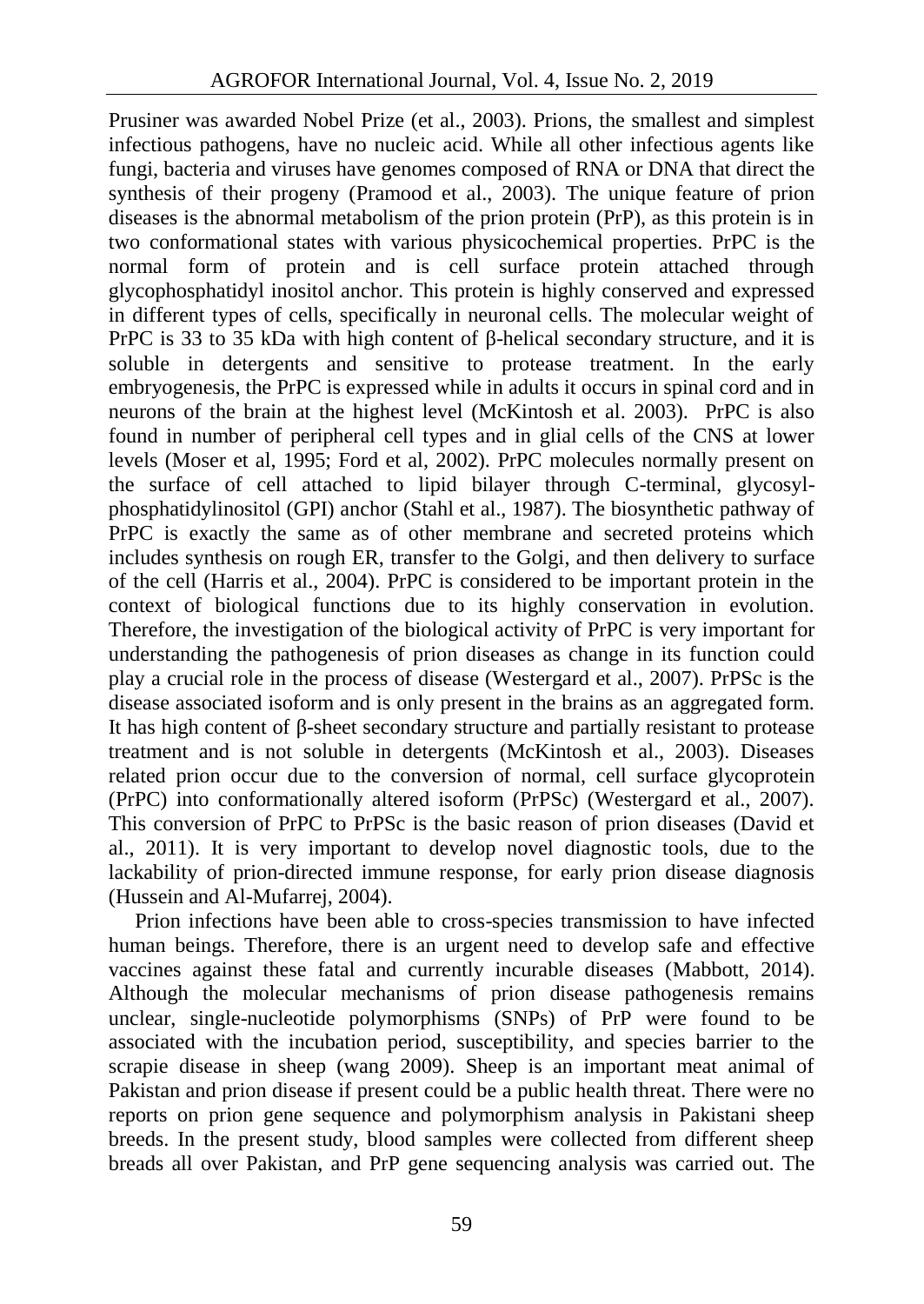findings on sequence analysis could assist in breeding programs and TSE pathogenesis and cross species transmission studies.

### **MATERIALS AND METHODS**

## **Sample collection:**

Five mL blood was collected in falcon tubes containing 200 uL anticoagulant *i.e.* Ethylenediamine tetra-acetic acid (0.5 M EDTA) from all four provinces of Pakistan, Azad Jammu and Kashmir region (AJK) from different sheep breeds (Table 1). Proper record was maintained containing the information regarding the breed, animal ID, age, sex and location of animal. Field blood samples were placed on ice immediately after their collection and brought to the Molecular Biology and Genomic Laboratory and stored temporarily in freezer at -20 °C before DNA extraction.

## **DNA isolation:**

Genomic DNA was extracted from blood samples using standard protocol, which involved RBCs lysis, protein digestion, and precipitation followed by DNA isolation and purification. The DNA samples were dissolved in Tris-EDTA(TE) buffer (pH 8.0) and stored at -20  $\degree$ C for further use. Quantification of the DNA of the collected samples was done with the help of agarose gel electrophoresis (0.8 %). Standard DNA/ DNA ladder was used for simultaneous and accurate determination of amplified DNA fragment size. All samples were brought to same concentration level i.e. Approx. 50 ng/ µL.

### **Primer designing:**

For the amplification of Prion protein gene (PrP); specific primers were designed from already reported sequences (Acession No. DQ346682) available on GenBank, National Centre for Biotechnology Information (NCBI) using Primer 3 software and in-silico PCR web facility (Rozen and Skaletsky, 2000) using the reference sequences of this gene.

### **PCR amplification and sequencing:**

The PCR amplification of 876 bp containing the entire coding region in exon 3 of the PrP gene was carried out using forward (5'- 1CTTTAAGTGATTTTTACGTGG21-3') and reverse (5'- 854TGGCAAAGATTAAGAA GATAATG876-3') primers. Sequencing was done using ABI Genetic Analyzer 3130 XL (Applied Biosystems, USA).

### **RESULTS AND DISCUSSION**

# **Sequence alignment and analysis:**

Sequence alignment was done by using CodonCode Aligner software. 771 bp portion of PrP gene was aligned in all sheep breed and SNPs (single nucleotide polymorphisms) identification were done. 670 bp portion was selected for phylogenetic tree construction with other mammalian species (listed in table 2) by MEGA6 using UPGMA method with 1000 bootstrap value.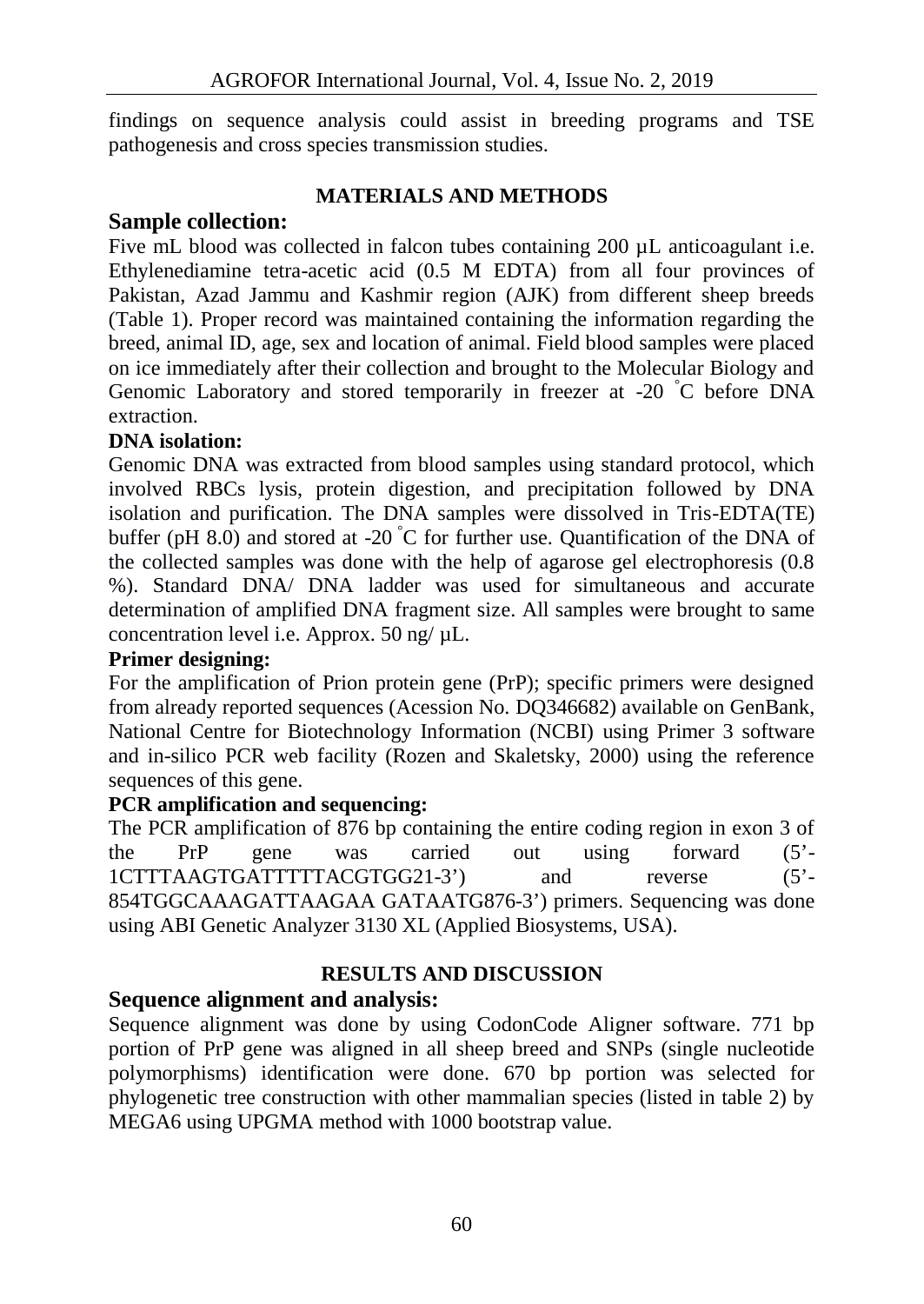|                           | Table 1. SNPs Identified in the PrP gene in Sheep breeds. |                       |                    |                                    |
|---------------------------|-----------------------------------------------------------|-----------------------|--------------------|------------------------------------|
| <b>Breed</b><br>sample no | <b>SNPs Position</b>                                      | <b>SNP Nucleotide</b> | <b>Change with</b> | Transition/<br><b>Transversion</b> |
| Blochi_06                 | 572                                                       | ${\bf C}$             | Y                  | Transition                         |
|                           | 691                                                       | A                     | M                  | Heterozygous                       |
|                           | 711                                                       | $\mathsf{C}$          | ${\bf S}$          | Heterozygous                       |
| Blochi_11                 | 511                                                       | $\mathsf{C}$          | R                  | Transversion                       |
| Blochi_12                 | 437                                                       | A                     | $\mathbb{R}$       | Transition                         |
| Balochi_21                | 512                                                       | A                     | $\mathbf G$        | Transition                         |
| Blochi_46                 | 512                                                       | A                     | $\mathbf G$        | Transition                         |
| Blochi 61                 | 691                                                       | A                     | M                  | Heterozygous                       |
|                           | 711                                                       | $\mathsf{C}$          | ${\bf S}$          | Heterozygous                       |
| Blochi_83                 | 379                                                       | G                     | A                  | Transition                         |
| Blochi_84                 | 513                                                       | G                     | K                  | Heterozygous                       |
|                           | 691                                                       | A                     | M                  | Heterozygous                       |
|                           | 711                                                       | $\mathsf{C}$          | ${\bf S}$          | Heterozygous                       |
| Blochi_94                 | 414                                                       | $\mathbf C$           | T                  | Transition                         |
|                           | 428                                                       | A                     | G                  | Transition                         |
|                           | 718                                                       | T                     | $\mathsf{C}$       | Transition                         |
| Balochi_98                | 404                                                       | G                     | $\mathbf R$        | Transition                         |
|                           | 414                                                       | $\mathsf{C}$          | T                  | Transition                         |
|                           | 718                                                       | T                     | $\mathcal{C}$      | Transition                         |
| Bulkhi 09                 | 380                                                       | G                     | K                  | Heterozygous                       |
| Bulkhi_18                 | 380                                                       | G                     | T                  | Transversion                       |
| Bulkhi_19                 | 380                                                       | G                     | K                  | Heterozygous                       |
| Dumri_01                  | 513                                                       | G                     | K                  | Heterozygous                       |
|                           | 691                                                       | A                     | $\mathsf{C}$       | Transversion                       |
|                           | 711                                                       | $\mathsf{C}$          | G                  | Transversion                       |
|                           | 512                                                       | A                     | $\mathbb{R}$       | Transition                         |
| Dumri_02                  | 512                                                       | A                     | G                  | Transition                         |
| Dumri_03                  | 379                                                       | G                     | A                  | Transition                         |
| Dumri_07                  | 691                                                       | A                     | M                  | Heterozygous                       |
|                           | 711                                                       | $\mathsf{C}$          | ${\bf S}$          | Heterozygous                       |
| Dumri_11                  | 513                                                       | G                     | K                  | Heterozygous                       |
|                           | 691                                                       | A                     | M                  | Heterozygous                       |
|                           | 711                                                       | $\mathsf{C}$          | ${\bf S}$          | Heterozygous                       |
| Dumri_10                  | 513                                                       | G                     | K                  | Heterozygous                       |
|                           | 711                                                       | $\mathsf{C}$          | ${\bf S}$          | Heterozygous                       |
| Dumri_12                  | 379                                                       | G                     | $\mathbb{R}$       | Transition                         |
|                           | 512                                                       | A                     | $\mathbb{R}$       | Transition                         |
| Dumri_16                  | 512                                                       | A                     | G                  | Transition                         |
|                           |                                                           |                       |                    |                                    |
| Kaghani_01                | 379                                                       | G                     | $\mathbb{R}$       | Transition                         |
|                           | 566                                                       | A                     | W                  | Heterozygous                       |
| Kaghani_04                | 566                                                       | $\mathbf A$           | W                  | Heterozygous                       |
| Kaghani_06                | 566                                                       | A                     | W                  | Heterozygous                       |
| Kaghani_10                | 414                                                       | ${\bf C}$             | T                  | Transition                         |
|                           | 718                                                       | $\mathbf T$           | $\mathsf C$        | Transition                         |
| Kaghani_11                | 512                                                       | $\mathbf A$           | R                  | Transition                         |
|                           | 566                                                       | $\mathbf A$           | W                  | Heterozygous                       |
| Kaghani_13                | 379                                                       | ${\bf G}$             | A                  | Transition                         |
| Kaghani_15                | 566                                                       | A                     | W                  | Heterozygous                       |
| Kaghani_16                | 379                                                       | ${\bf G}$             | ${\bf R}$          | Transition                         |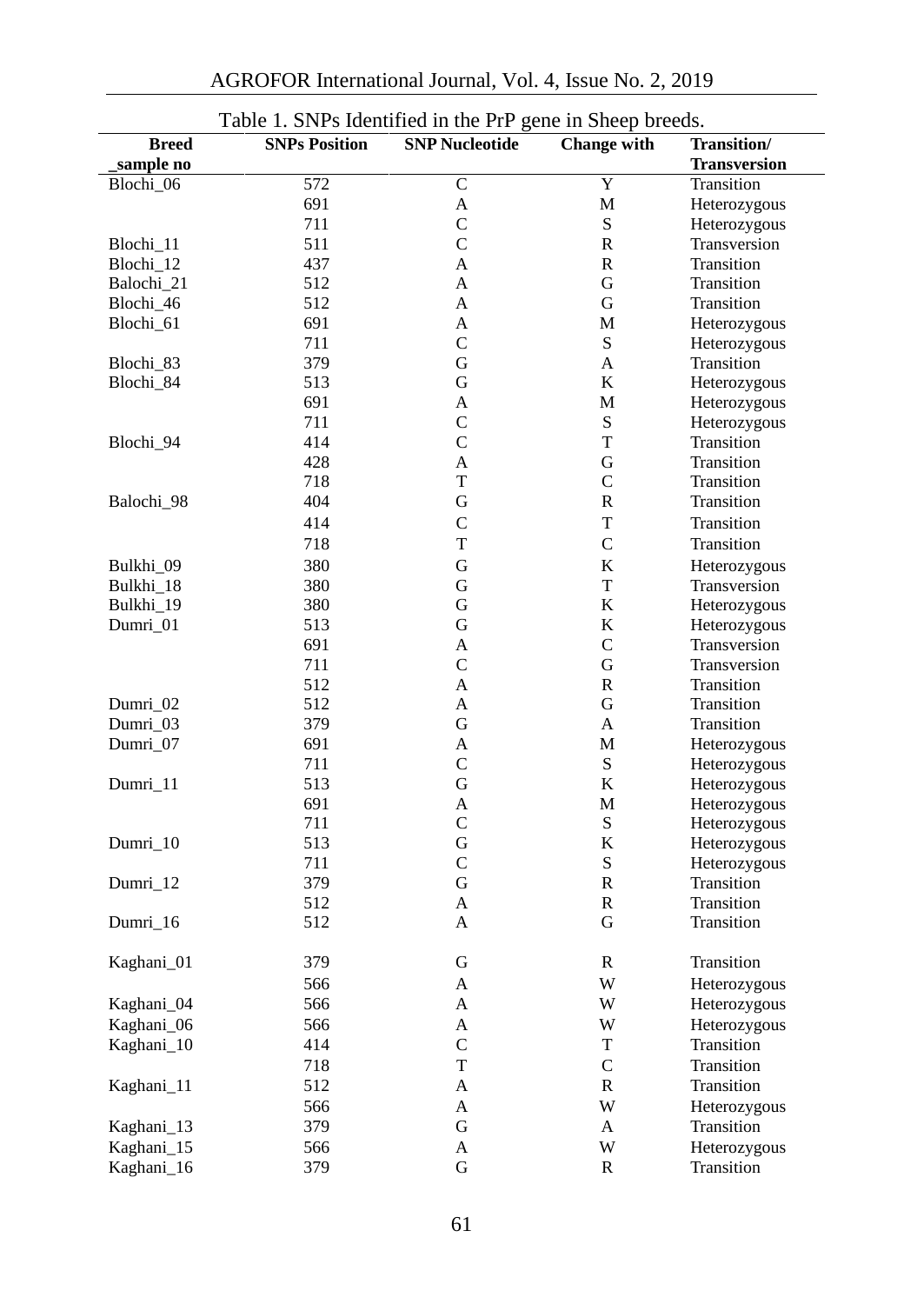|            | 566            | A                        | W                        | Heterozygous |
|------------|----------------|--------------------------|--------------------------|--------------|
| Kaghani_17 | 437            | A                        | G                        | Transition   |
| Kaghani_19 | 437            | A                        | R                        | Transition   |
|            |                |                          |                          |              |
| Khail 106  | 512            | Α                        | R                        | Transition   |
|            | 513            | G                        | A                        | Transition   |
|            | 691            | A                        | M                        | Heterozygous |
|            | 711            | $\mathcal{C}$            | ${\bf S}$                | Heterozygous |
| Khail 114  | 566            | A                        | W                        | Heterozygous |
| Khail_123  | 691            | Α                        | $\mathsf{C}$             | Transversion |
|            | 711            | C                        | $\mathbf G$              | Transversion |
| Khail_128  | 379            | G                        | R                        | Transition   |
| Koka_01    | 455            | Α                        | T                        | Transversion |
|            | 566            | Α                        | W                        | Heterozygous |
| Koka_02    | 566            | A                        | W                        | Heterozygous |
| Koka_03    | 566            | Α                        | T                        | Transversion |
|            |                |                          |                          |              |
| Koka_04    | 566            | Α                        | W                        | Heterozygous |
| Koka_05    | 379            | G                        | $\mathbb{R}$             | Transition   |
| Koka_06    | 566            | A                        | W                        | Heterozygous |
| Koka_08    | 513            | G                        | K                        | Heterozygous |
|            | 566            | Α                        | W                        | Heterozygous |
|            | 691            | A                        | M                        | Heterozygous |
|            | 711            | $\mathsf{C}$             | G                        | Transversion |
|            | 566            |                          | W                        |              |
| Koka_09    |                | Α                        |                          | Heterozygous |
| Koka_10    | 566            | Α                        | W                        | Heterozygous |
|            | 691            | Α                        | M                        | Heterozygous |
|            | 711            | $\mathsf{C}$             | ${\bf S}$                | Heterozygous |
| Koka_11    | 379            | G                        | R                        | Transition   |
|            | 566            | A                        | W                        | Heterozygous |
| Koka_12    | 455            | A                        | T                        | Transversion |
| Koka_14    | 566            | Α                        | W                        |              |
| Koka 15    | 566            | Α                        | T                        | Transversion |
| Mangli_05  | 512            | Α                        | R                        | Transition   |
| Mangli_11  | $\blacksquare$ | $\overline{\phantom{a}}$ | $\overline{\phantom{0}}$ |              |
| Mangli_16  |                | -                        | $\overline{\phantom{0}}$ |              |
| Mangli_21  | 414            | $\mathsf{C}$             | Y                        | Transition   |
|            | 428            | Α                        | $\mathbf G$              | Transition   |
|            | 718            | T                        | Y                        | Transition   |
|            | 379            | G                        | R                        | Transition   |
| Mangli_38  |                |                          |                          |              |
|            | 691            | A                        | M                        | Heterozygous |
|            | 711            | $\mathsf{C}$             | ${\bf S}$                | Heterozygous |
| Mangli_54  | 379            | G                        | R                        | Transition   |
|            | 511            | $\mathsf{C}$             | M                        | Heterozygous |
| Mangli_55  | 437            | A                        | ${\mathbb R}$            | Transition   |
| Mangli_57  | 379            | G                        | R                        | Transition   |
|            | 572            | $\mathcal{C}$            | Y                        | Transition   |
| Mangli_58  | $\blacksquare$ | $\overline{\phantom{a}}$ | $\overline{\phantom{0}}$ |              |
| Mangli_64  | 512            | A                        | R                        | Transition   |
|            | 566            | A                        | W                        | Heterozygous |
| Mangli_65  | 566            | Α                        | W                        | Heterozygous |
| Poonchi_05 | 566            | A                        | T                        | Transversion |
| Poonchi_06 | 513            | $\mathbf G$              | K                        | Heterozygous |
|            | 691            | A                        | $\mathsf{C}$             | Transversion |
|            | 711            | $\mathbf C$              | ${\bf G}$                | Transversion |
|            |                |                          |                          |              |
| Poonchi_08 | 512            | A                        | $\mathbf R$              | Transition   |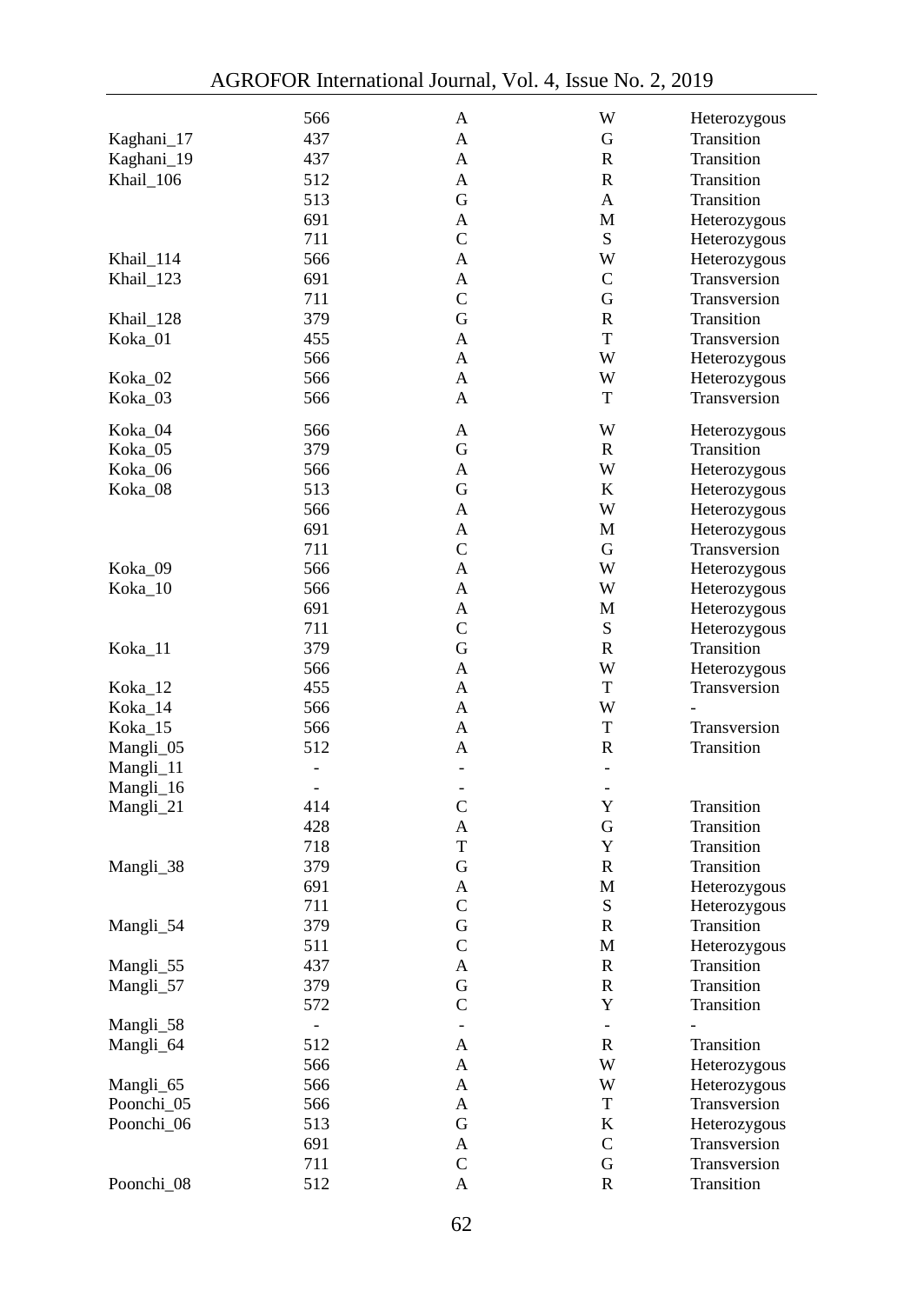|               | 566                      | A                        | W                        | Heterozygous               |
|---------------|--------------------------|--------------------------|--------------------------|----------------------------|
| Poonchi_09    | 379                      | G                        | R                        | Transition                 |
| Poonchi_12    | 407                      | $\mathcal{C}$            | Y                        | Heterozygous               |
|               |                          |                          |                          |                            |
|               | 461                      | G                        | R                        | Transition                 |
| Poonchi_15    | 512                      | A                        | R                        | Transition                 |
|               | 691                      | A                        | М                        | Heterozygous               |
|               | 711                      | C                        | G                        | Transversion               |
| Poonchi_16    | 512                      | A                        | G                        | Transition                 |
| Rakhshani_05  | 711                      | $\mathcal{C}$            | S                        | Heterozygous               |
| Rakhshani_07  | 511                      | $\mathcal{C}$            | R                        | Transversion               |
|               | 512                      | A                        | R                        | Transition                 |
| Rakhshani_10  | 513                      | G                        | K                        | Heterozygous               |
|               | 691                      | A                        | M                        | Heterozygous               |
|               | 711                      | C                        | ${\bf S}$                | Heterozygous               |
| Rakhshani_13  | 513                      | G                        | K                        | Heterozygous               |
|               | 691                      | A                        | М                        | Heterozygous               |
|               | 711                      | $\mathsf{C}$             | G                        | Transversion               |
| Rakhshani_17  | $\overline{\phantom{a}}$ | $\overline{\phantom{a}}$ | $\overline{\phantom{0}}$ |                            |
| Rakhshani_18  | 512                      | A                        | R                        | Transition                 |
|               | 566                      |                          | W                        |                            |
|               |                          | A                        |                          | Heterozygous<br>Transition |
| Ramboullet_01 | 512                      | Α                        | G                        |                            |
| Ramboullet 23 | 511                      | $\mathcal{C}$            | М                        | Heterozygous               |
| Ramboullet 33 | 512                      | Α                        | R                        | Heterozygous               |
| Ramboullet_37 | 512                      | A                        | R                        | Transition                 |
|               | 566                      | Α                        | W                        | Heterozygous               |
| Ramboullet_44 | 461                      | G                        | R                        | Transition                 |
|               | 691                      | A                        | М                        | Heterozygous               |
|               | 711                      | $\mathsf{C}$             | G                        | Transversion               |
| Ramboullet_54 | 566                      | Α                        | W                        | Heterozygous               |
|               | 691                      | A                        | М                        | Heterozygous               |
| Salt Range_01 | 379                      | G                        | R                        | Transition                 |
| Salt Range_02 | 512                      | A                        | R                        | Transition                 |
|               | 691                      | A                        | M                        | Heterozygous               |
|               | 711                      | C                        | S                        | Heterozygous               |
| Salt Range_03 | 437                      | A                        | R                        | Transition                 |
| Salt Range_04 | 513                      | G                        | T                        | Transversion               |
| Salt Range_05 | 566                      | A                        | W                        | Heterozygous               |
|               |                          |                          |                          |                            |
| Salt Range_06 | $\overline{\phantom{a}}$ | $\overline{\phantom{a}}$ | $\overline{\phantom{0}}$ | $\overline{\phantom{0}}$   |
| Salt Range_07 | 513                      | G                        | K                        |                            |
|               | 691                      | Α                        | M                        | Heterozygous               |
|               | 711                      | C                        | S                        | Heterozygous               |
| Salt Range_09 | 437                      | Α                        | R                        | Transition                 |
| Salt Range_10 | 379                      | G                        | $\mathbb{R}$             | Transition                 |
|               | 566                      | A                        | W                        | Heterozygous               |
| Salt Range_13 | 379                      | G                        | R                        | Transition                 |
|               | 513                      | $\mathbf G$              | K                        | Heterozygous               |
|               | 691                      | A                        | M                        | Heterozygous               |
|               | 711                      | $\mathsf{C}$             | S                        | Heterozygous               |
| Salt Range_14 | 566                      | A                        | W                        | Heterozygous               |
|               | 691                      | A                        | М                        | Heterozygous               |
|               | 711                      | $\mathsf{C}$             | S                        | Heterozygous               |
| Salt Range_15 | 513                      | G                        | T                        | Transversion               |
|               | 691                      | A                        | M                        | Heterozygous               |
|               | 711                      | $\mathsf C$              | ${\bf G}$                | Transversion               |
|               |                          |                          |                          |                            |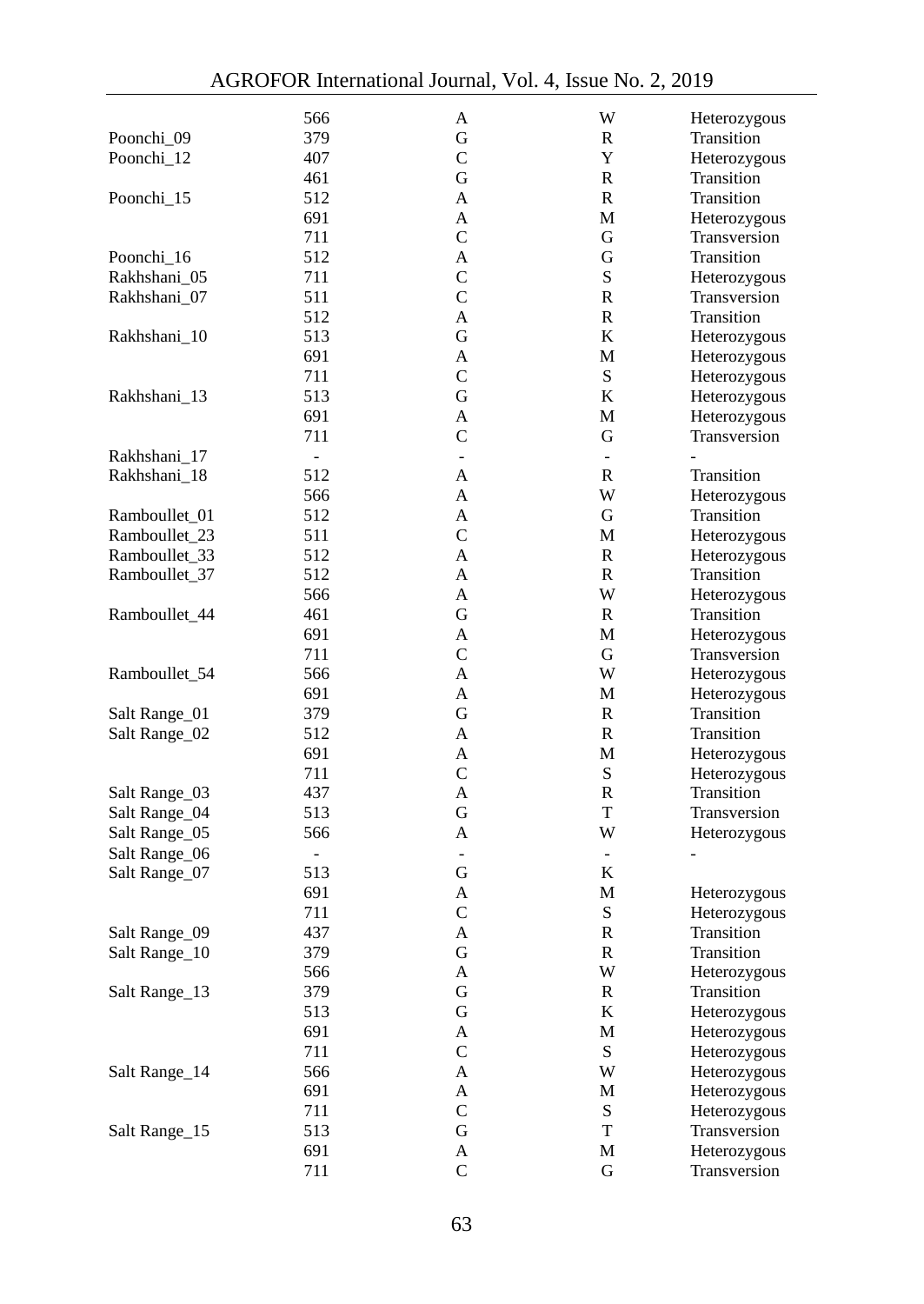| 566 | А | W | Heterozygous |
|-----|---|---|--------------|
| 691 | A | М | Heterozygous |
| 711 | C | S | Heterozygous |
| 566 | A | W | Heterozygous |
|     |   |   |              |
| 379 | G | R | Heterozygous |
|     |   |   |              |
| 512 | A | R | Heterozygous |
| 566 | A | W | Heterozygous |
| 572 | C | Y | Heterozygous |
| 691 | A | М | Heterozygous |
| 711 | C | S | Heterozygous |
| 512 | A | R | Transition   |
| 566 | A | W | Heterozygous |
|     |   |   |              |

#### **Phylogenetic analysis:**

A Phylogenetic tree using MEGA6 software (Tamura et al., 2011) was constructed from prion protein gene in twelve sheep breeds of Pakistan and some species were taken as an outgroup. The tree showed different clades with branching and re branching pattern.

| <b>Breeds</b>  | <b>Province</b>    | <b>Purpose</b> | Samples(n) |
|----------------|--------------------|----------------|------------|
| Salt Range     | Punjab             | Meat and wool  | 12         |
| Bulkhi         | Khyber             | Meat and wool  | 11         |
|                | Pakhtunkhwa        |                |            |
| Kaghani        | Khyber             | Meat and wool  | 10         |
|                | Pakhtunkhwa        |                |            |
| Koka           | Sindh              | Meat and wool  | 13         |
| <b>Balochi</b> | <b>Balochistan</b> | Meat and wool  | 11         |
| Dumri          | <b>Balochistan</b> | Meat and wool  | 10         |
| Mangli         | <b>Balochistan</b> | Meat and wool  | 11         |
| Rakhshani      | <b>Balochistan</b> | Meat and wool  | 6          |
| Shenwari       | <b>Balochistan</b> | Meat and wool  | 9          |
| Kail           | AJK                | Meat and wool  | 12         |
| Poonchi        | AJK.               | Meat and wool  | 11         |
| Ramboullet     | AJK                | Meat and wool  | 13         |
|                |                    |                | 129        |

Table 2. Samples collected from different sheep breeds at different locations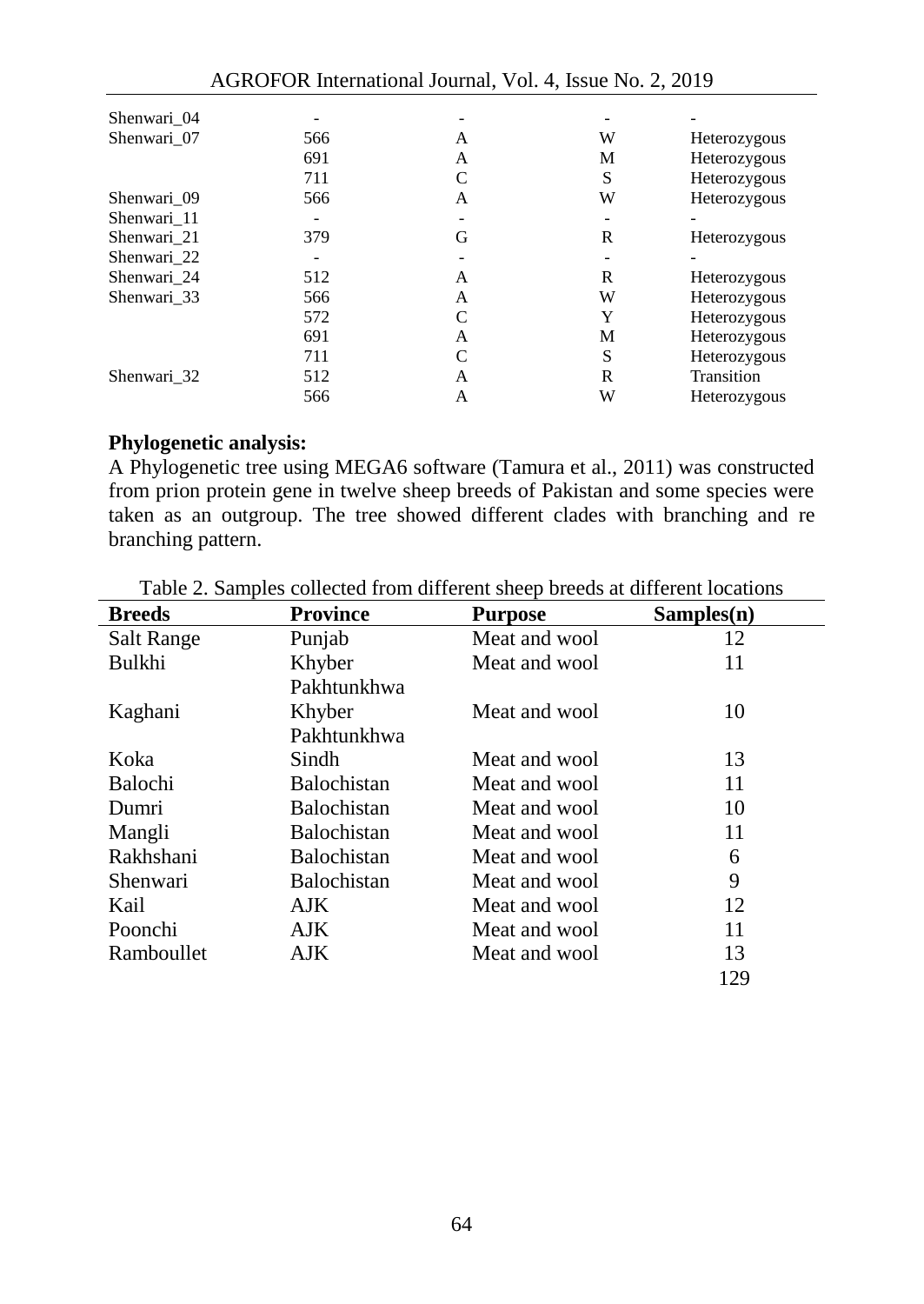

Figure 1: Neighbor Joining (circular) Phylogenetic Tree for Prion protein gene (MEGA6) of twelve Pakistani sheep breeds with other mammalian PrP sequences available on GenBank NCBI.

Our study leaded to some of great important findings and exemplifies the first screening made on prion gene sequence and polymorphism analysis in Pakistani sheep breeds. The most striking result to emerge from the data is that 6 single nucleotide polymorphism was observed at position 379, 380, 404, 407, 414, 428, 437, 455, 461, 511, 512, 513, 566, 572, 691, 711, 718 using software MEGA 6 for conducting sequence alignment. Further, some of these mutations were of transitional nature and some were transversional one. Furthermore, pylogenetic tree was constructed to infer the evolutionary relationships among prion protein gene sequence in different species. Interestingly, the more distant species doesn't share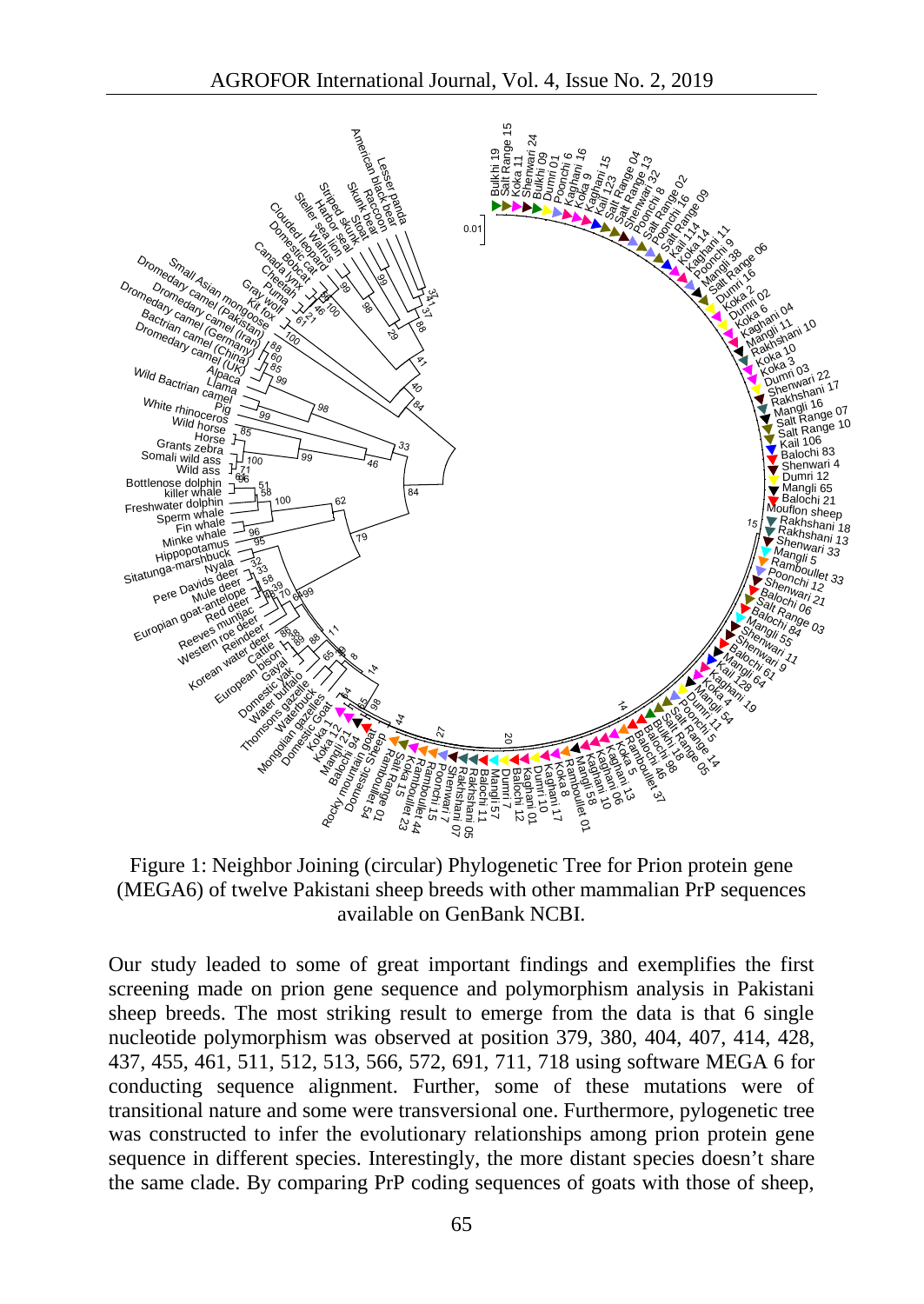high genetic conservation was revealed. This result is in line with that of Goldmann et al.(1996).

The common name for transmissible spongiform encephalopathy (TSE) is scrapie that affects goats, mouflfons and sheeps of the world. As all prion diseases, scrapie is also fatal and neurodegenerative disease. This disease is associated with different signs which may be of neurological or behavioral type abnormalities. Immunodetection of PrPSc depositions in central nervous system using biochemical and immunohistochemical methods is primarily required in order to diagnose disease. The findings of this study have a number of important implications for developing diagnostic markers for prion diseases, and providing assistance for further studies on pathogenesis, cross-species transmission, breeding programs, resistance and susceptibility to scrapie.

Prion ailments are infrequent neurodegenerative conditions bringing about exceptionally variable clinical disorders, which regularly incorporate unmistakable neuropsychiatric manifestations. (Thompson et al) did a clinical investigation of behavioral and psychiatric indications in a substantial planned companion of patients with prion disease in the United Kingdom, permitting us to operationalise particular behavioral/psychiatric phenotypes as qualities in human prion infection. They particularly analyzed a determination of competitor SNPs that have indicated expansive relationship with psychiatric conditions in beforehand distributed studies, and the codon 129 polymorphism of the prion protein quality, which is known not different parts of the phenotype of prion sickness. No SNPs achieved all inclusive centrality and there was no confirmation of modified weight of known psychiatric danger alleles in applicable prion cases. SNPs demonstrating suggestive confirmation of affiliation incorporated a few lying close qualities already involved in affiliation investigations of other psychiatric and neurodegenerative maladies. These incorporate ANK3, SORL1 and a district of chromosome 6p containing a few qualities ensnared in schizophrenia and bipolar disorder.

Prion sicknesses are a differing gathering of neurodegenerative conditions, brought about by the templated misfolding of prion protein. Beside the strong genetic hazard presented by different variations of the prion protein quality (PrPn), a few different variations have been proposed to give hazard in the most well-known sort, sporadic Creutzfeldt-Jakob sickness (sCJD) or in the obtained prion maladies. Substantial and uncommon duplicate number variations (CNVs) are known not hazard in a few related issue including Alzheimer's malady (at APP), schizophrenia, epilepsy, mental hindrance, and a mental imbalance. Lukic et al. (2016), reported the main all inclusive investigation for CNV-related danger utilizing information got from a late universal synergistic affiliation study in sCJD  $(n = 1147$  after quality control) and openly accessible controls  $(n = 5427)$ . A cellbased prion contamination test did not give steady confirmation to a part for PARK2 in prion ailment defenselessness. This information are steady with an unobtrusive effect of CNVs on danger recently onset neurologic conditions and propose that, not at all like APP, PRNP duplication is not a causal high-hazard change.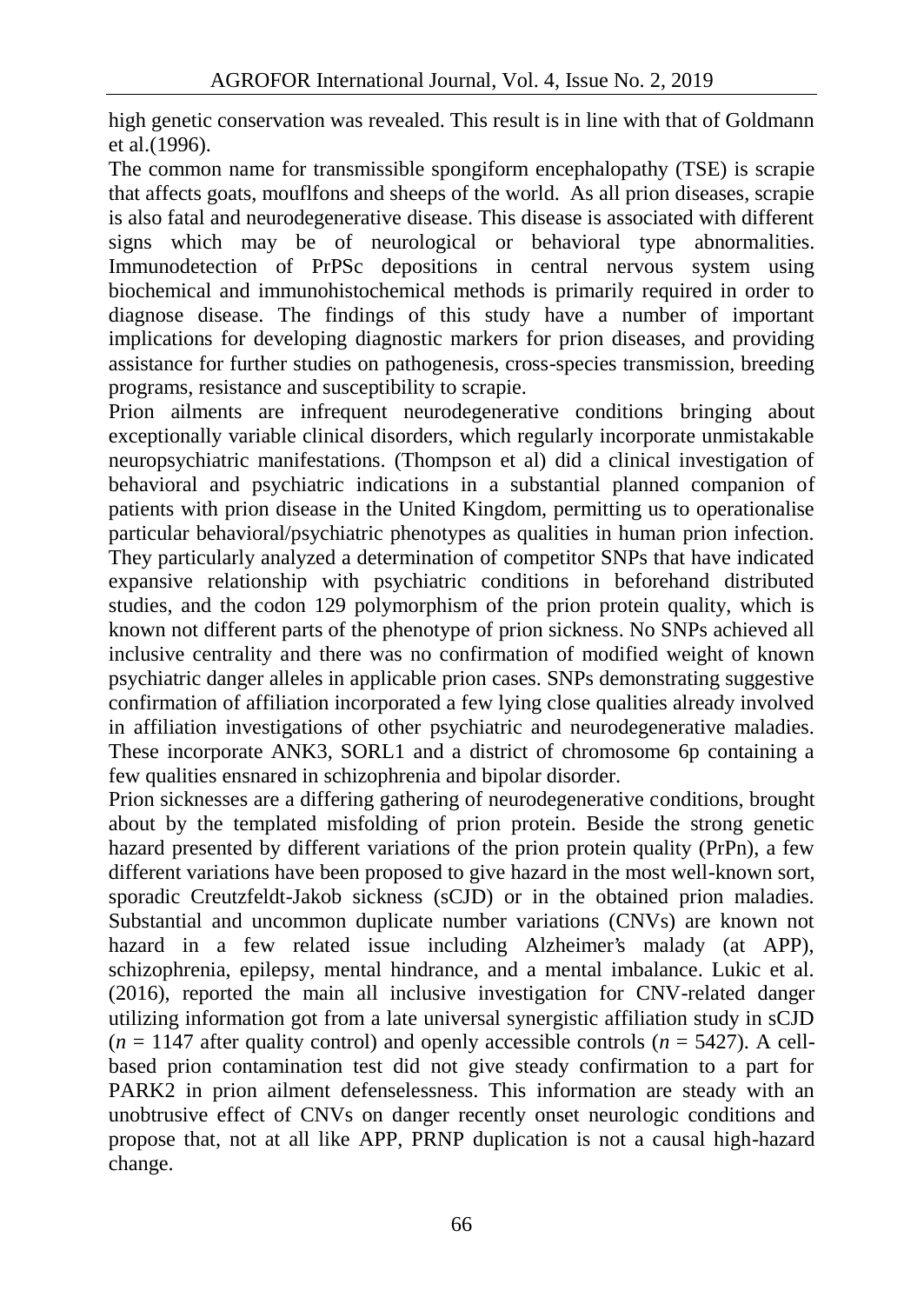A similar type of study was conducted by Hussain et al. [4] for finding novel polymorphisms in prp gene of two Pakistani sheep breeds (Damani and Hashtnagri) and two Pakistani goats breeds (kamori and local hairy). They broke down the PrP quality succession to decide the recurrence of polymorphisms in 56 sheep (28 each from Damani and Hashtnagri breeds) and 56 goats (28 each from Kamori and Local Hairy breeds). An aggregate of 7 amino corrosive polymorphisms were recognized in the PrP quality for sheep and 4 for goats. These amino corrosive polymorphisms were joined in 13 alleles and 15 genotypes in sheep and 5 alleles and 6 genotypes in goats. The general recurrence of the most sheep scrapie-safe polymorphism (Q171R) was ascertained to be 0.107. The most scrapie- susceptible polymorphism (A136V) was not identified in any of the concentrated on sheep. The general recurrence of scrapie-related polymorphism (H143R) in goats was observed to be 0.152. Alongside already known amino polymorphisms, two novel polymorphisms were additionally recognized for each of sheep (Q171N and T191I) and goats (G22C and P63L).

There is a settled relationship between sheep prion protein (PrP) genotype and the danger of death from scrapie. Certain genotypes are plainly connected with vulnerability to the infection and others to resistance. In the established structure, scrapie susceptibility is very identified with changes in particular amino acids that prompt a modified type of the prion protein (PrPsc). Polymorphisms in the host encoded prion quality (PRNP) are real determinants of susceptibility to exemplary scrapie, with varieties at codons 136, 154, and 171 passing on variable degrees of resistance. There are more than 15 polymorphisms reported in PrPn Of these, just three codons (codon 136, 154 and 171) have been accounted for to influence susceptibility to the illness. Susceptibility to ovine scrapie is likewise controlled by the infective scrapie strain. Two strains of scrapie have been characterized. Sort A produces the ailment in sheep that are either homozygous or heterozygous for a valine at codon 136 while sort C causes illness in sheep that are homozygous for a glutamine at codon 171.

The codon 136, valine (V) is connected with high scrapie vulnerability while alanine (An) is connected with low susceptibility, despite the fact that this may rely on upon the strain of scrapie operators (Goldmann 1994). At codon 154, arginine (R) is connected with susceptibility while histidine (H) is connected with halfway resistance. At codon 171, glutamine (Q) and histidine (H) are connected with vulnerability while arginine (R) is connected with resistance (Baylis et al. 2004). Codon variations at positions other than 136, 154, and 171 are additionally connected with scrapie resistance. A M112T variation on the ARQ haplotype has been connected with scrapie resistance in orally-immunized Suffolk sheep in the U.S. (Laegreid et al. 2008). M137T and N176K variations on the ARQ haplotype have been connected with scrapie resistance in intercranially-inoculated, orallyinoculated, and naturally-infected Italian Sarda breed sheep. Varieties at codon 141 can be identified with the atypical scrapie structure Nor98.

Ze evi et al. conducted a similar study on the Pramenka sheep breed, Vlasic (Dubski) strain, of Bosnia and Herzegovina. Their research showed that locus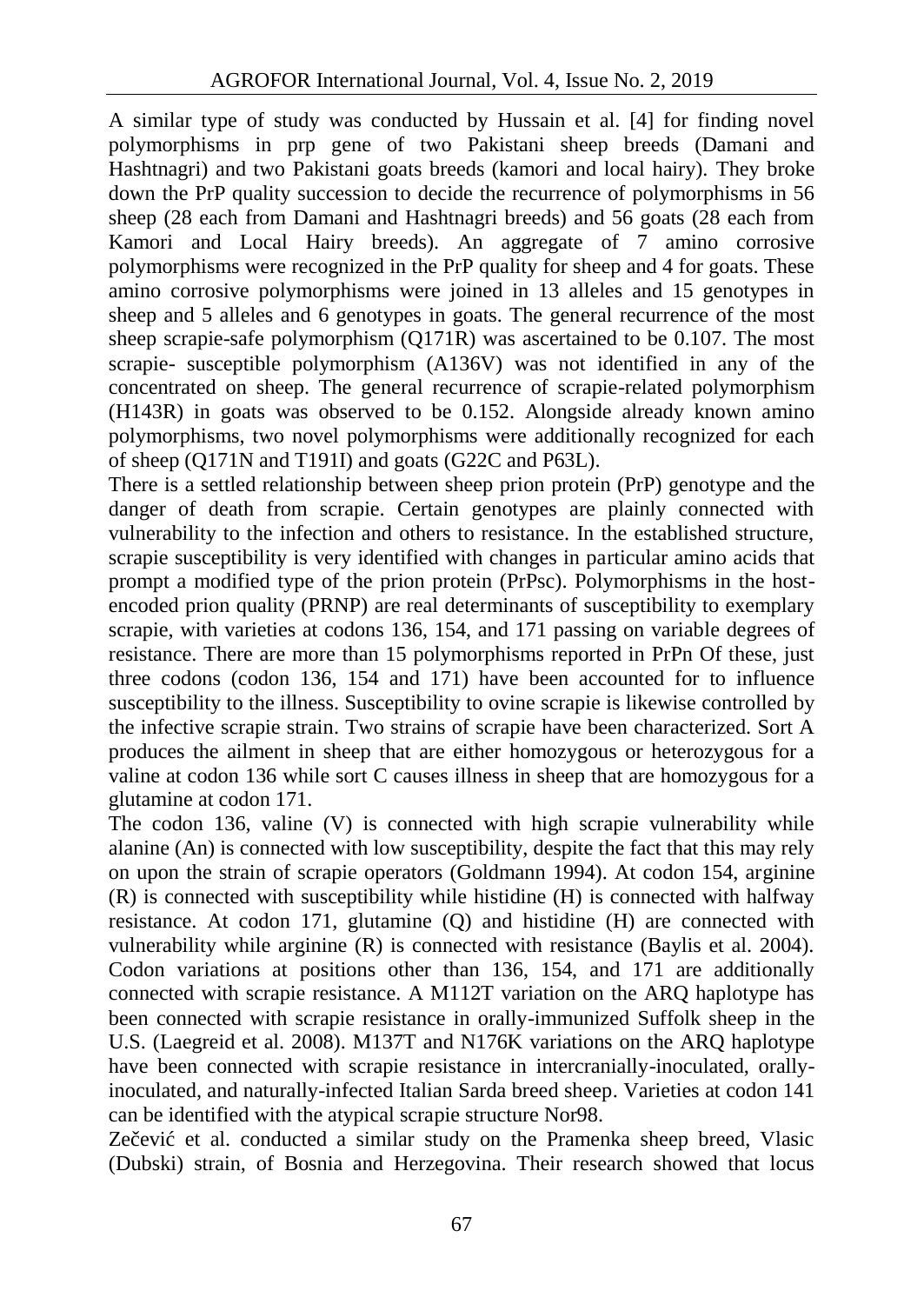(codon) 171, which is responsible for the synthesis of four amino acids (arginine, glutamine, histidine, and lysine), was present in their study with only two variants: glutamine and arginine. Arginine synthesis at codon 171 forms non-risk haplotype ARR, while the glutamine variant increases the risk of TSE. In the studied Bosnian population, arginine is represented with a frequency of 83.33%, while glutamine was with a frequency of 16.67%. A combination of the alanine variant from codon 136 with the arginine variant of codon 171 makes the scrapie risk-free ARR haplotype. Besides investigations on polymorphisms of those three well-known scrapie susceptible codons (loci), our examination was extended to investigations on polymorphisms of four other loci (codons 145, 185, 231, and 237) with unknown effects on the development of scrapie in sheep (unknown and undefined levels of risk). The absence of any polymorphisms was found at codons 145 and 185 in the Bosnian population under investigation, while silent mutations were recorded on codons 231 (AGG CGG) and 237 (CTC CTG). In both cases, recorded on codons 231 (AGG GGG) and 237 (CTC CTG). In both cases, there was no amino acid changes found. The silent mutation that was found at locus (codon) 231, which is responsible for the synthesis of amino acid arginine, had a frequency of variant AGG 85.71%, while a variant CGG was present with a frequency of 14.29%. A silent mutation that was found at codon 237 (responsible for the synthesis of amino acid leucine) was present with 88.10% frequency of variant CTC and 11.90% frequency of variant CT.

#### **REFERENCES**

- Bolton, D.C., McKinley, M.P., Prusiner, S.B., 1982. Identification of a protein that purifies with the scrapie prion. Science. 218, 1309–1311.
- Christine, F., Martin, Groschup, H., 2013. Classical and Atypical Scrapie in Sheep and Goats. W.-Q. Zou and P. Gambetti (eds.), Prions and Diseases. 2, 4614- 5338.
- David, W., Colby and Stanley B., Prusiner, 2011. Prions. Cold Spring Harb Perspect Biol. 3, 006833.
- Ford, M.J., Burton, L.J., Morris, R.J., Hall, S.M., 2002. Selective expression of prion protein in peripheral tissues of the adult mouse, Neuroscience. 113, 177– 192.
- Goldmann, W., Martin, T., Foster, J., Hughes, S., Smith, G., Hughes, K., Dawson, M. Hunter, N., 1996. Novel polymorphisms in the caprine PrP gene: a codon 142 mutation associated with scrapie incubation period. J. Gen. Virol. 77, 2885±2891.
- Griffith, J.S., 1967. Self Replication and scrapie. Nature. 215, 1043–1044.
- Harris, D.A., Peters, P.J., Taraboulos, A., Lingappa, V.R., DeArmond, S.J., Prusiner, S.B., 2004. Cell biology of prions, in: S.B. Prusiner (Ed.), Prion Biology and Diseases, Cold Spring Harbor Laboratory Press, Cold Spring Harbor, NY, 483-544.
- Mabbott, N.A., 2014. Prospects for safe and effective vaccines against prion diseases. The Roslin Institute and R(D)SVS, University of Edinburgh, 1-4.